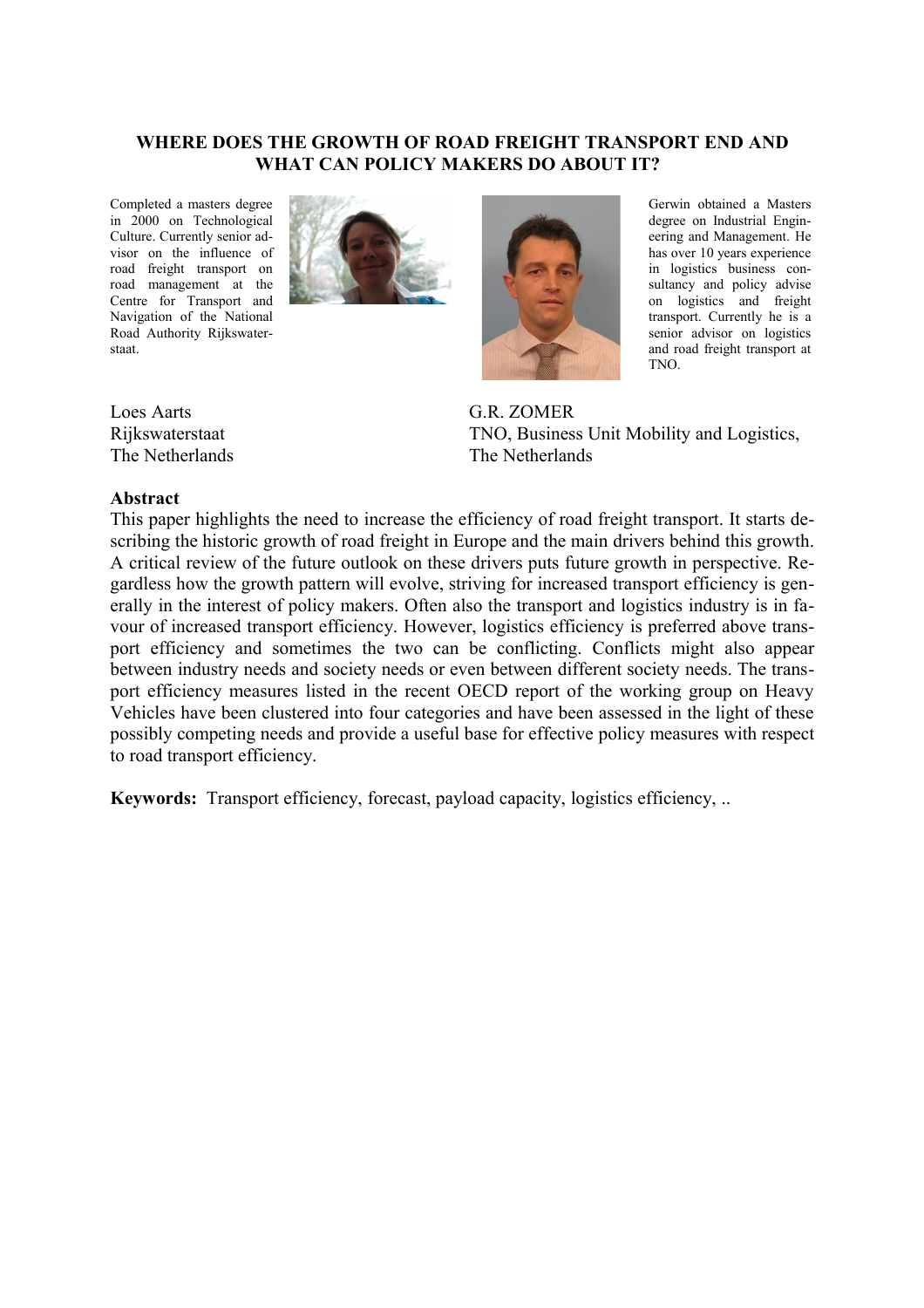## **1. Introduction**

The motivation to write this paper is the intensified attention of policymakers to the environmental impacts of road freight transport. Challenging objectives on reducing the carbon footprint of transport brings transport efficiency under increased attention. The OECD working group on Heavy Vehicles recently submitted a report on this subject. The authors want to highlight the importance to understand the role of transport in logistics strategies, thus providing guidance to policymakers to increase the effectiveness of their policies aiming at increasing road freight transport efficiency.

# **2. The development of road freight transport in Europe**

Road freight transport has been growing almost uninterrupted in the past decades, whereas alternative continental modes like rail and inland waterway transport stabilize. Regarding to the transport modes on land, road is by far the most dominant and its importance is even increasing. The average yearly growth in the period 1995-2007 was 3.2% per year, which was higher then the average GDP growth in the same period.

The most recent forecast/foresight projects under the authority of the European Commission are Transvisions [13] and FreightVision. Transvisions provides a set of long term scenario's (2030-2050) for the future transport and mobility (freight and people) in Europe (2009). Freightvision [\(www.freightvision.eu\)](http://www.freightvision.eu/) is a project in which all stakeholders work together to come to a long term vision and action plan for sustainable long-distance freight transport policy (March 2009 – February 2010). Both projects are based on the state-of-the-art European transport network model TRANS-TOOLS ("TOOLS for TRansport Forecasting ANd Scenario testing"). The European Commission's services agreed to use TRANSTOOLS as the main model for transport policy analysis.

FreightVision [14] estimated a 27% increase of truck tonne-km between 2005 and 2020 and 40% between 2005 and 2030 within the EU27. That corresponds to an average growth of 1.6% per year until 2020 and 1.0% per year between 2020 and 2030, which is considerably lower as in the past decades. The development in tonne-km differs heavily between the EU27 countries, due to the differences in GDP growth. In Eastern European countries the increase in GDP will be strong comparing to countries like The Netherlands, Denmark and Germany, where the growth in GDP is expected to be low.

# **2.1 Drivers of growth**

Transport is a derived demand. Logistic requirements determine the transport requirements. Starting with an analysis of the main drivers behind the historic growth, we try to see how future trends influence these drivers. The main drivers are clustered in three groups:

- Economic and welfare growth
- Changing patterns of production and consumption
- The evolution of transport costs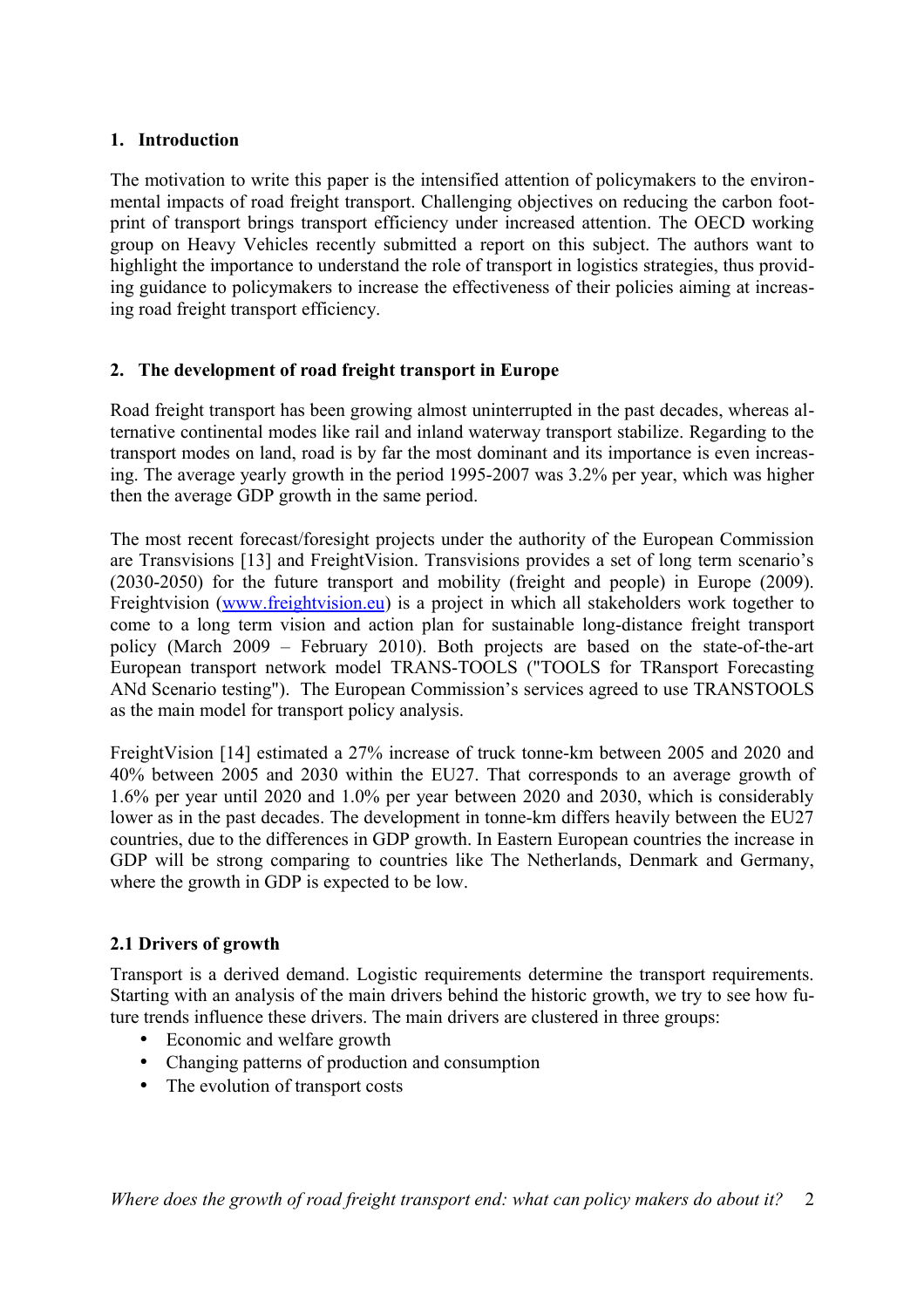#### *Economic growth and evolution of welfare*

Historically, there has been a strong correlation between GDP growth and freight transport growth in the European Union, though there have been periods of decoupling and periods of recoupling, see figure X. In Transvisions it is expected that the average yearly growth of road freight transport on EU territory will be 1.3% per year between 2005 and 2020, 1.7% between 2020 and 2030 and 0.7% between 2030 and 2050. Average GDP growth will be substantially higher, 2.4% per year between 2005 and 2020 and 2.2% per year between 2020 and 2030.



**Figure 1 – Decoupling tkm and GDP in Europe [5]**

Also relevant for the growth of freight transport is the GDP per capita. The purchasing power of the population determines the quantity and the range of products. Although the population of Europe will not increase very much anymore, the purchasing power is expected to be close to that experienced in the last four decades [8]. For all 27 countries of the European Union together, the evolution of GDP per capita in 1,000 Euros at 2000 prices from 2007 to 2050 shows an increase of 74% [1]. Again, there are strong differences in purchasing power growth rates between West European and East European countries.

#### *Changing patterns of production and consumption*

Globalization has been and will be a strong driver of freight transport. Europe's imports from China have grown by 21% per year in the period 2002-2007. Trade liberalization and the removal of trade barriers have been a stimulus for this development. In terms of overall supply chain costs, it appears to be more efficient to shift production, despite the increase in transport distances. The trend of specialization furthermore has contributed to more transport movements over longer distances.

*Where does the growth of road freight transport end: what can policy makers do about it?* 3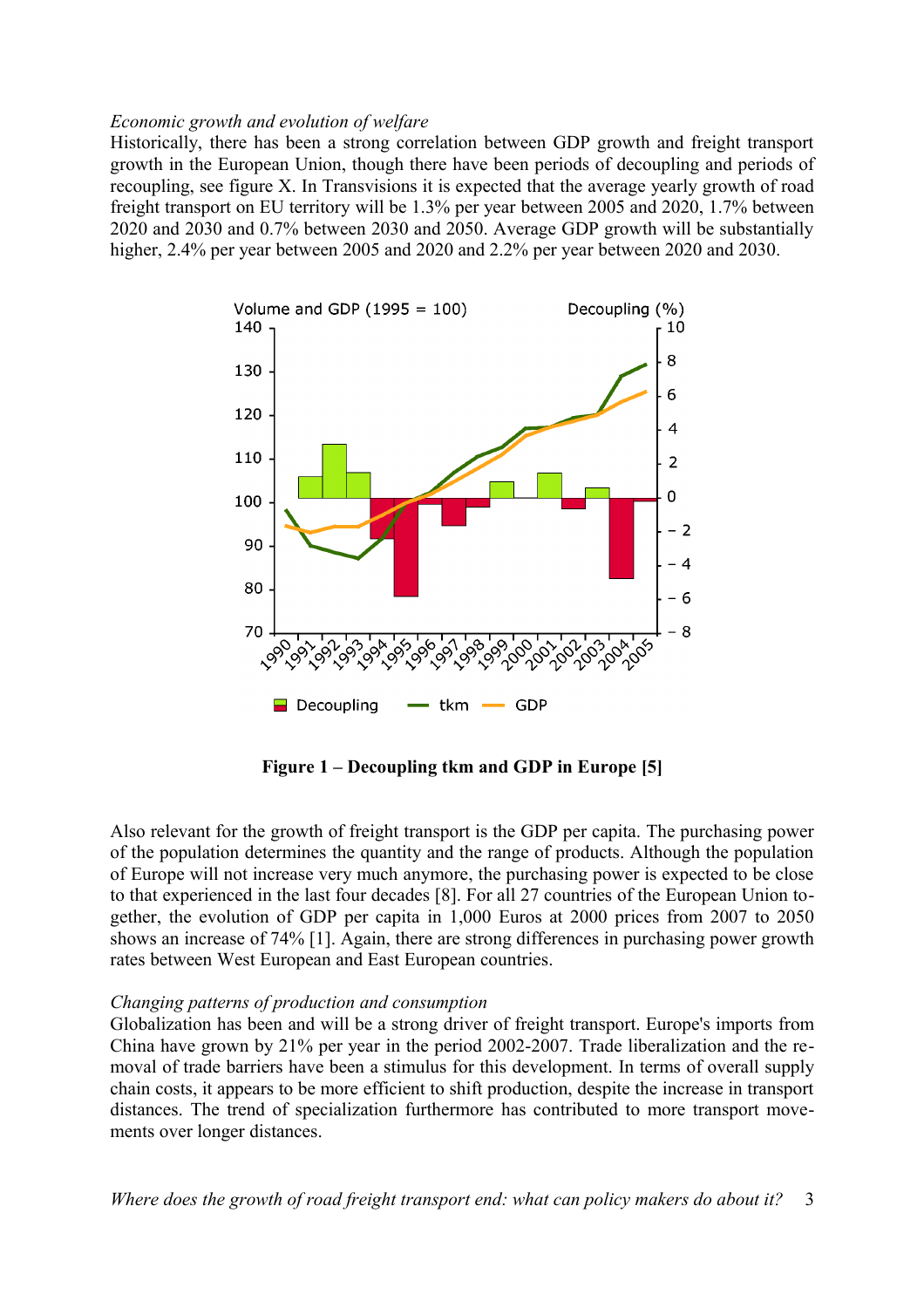In the baseline scenario of Transvisions for the European Union, for the period up to 2030, long distance freight by road and rail is expected to grow faster than short distance freight. The overall average growth in freight transport by road and rail is 1.6% per year, where as freight transport on long distance classes has an average annual growth of 1.75% [13].

### *Evolution of transport costs*

The third main driver of road freight transport is the reduction in transport costs. Over the years the cost of transport, both continental and intercontinental, has dropped enormously.



**Figure 2 – Price development continental and intercontinental freight transport [2]**

State-of-the-art forecast (scenario) studies like TRANS-TOOLS and the Dutch Prosperity and Social Sustainability Scenarios [7], all assume a further reduction of the transport costs, due to technological developments and increased logistics efficiency. These studies reckon with a reasonable increase of oil prices in the future, but assume the impact on transport growth will be limited.

# **2.2 Reflection on the growth assumptions**

Though the transport demand models assume a further increase of road freight transport in the future, the growth rates are flattening and seem to decouple from GDP growth. In regions with high GDP per capita, growth will be substantially lower. This indicates that after the economic catch up of East European countries, growth might also flatten in those regions. Second, the changing patterns in production and consumption have caused a strong increase

of long distance road transport. In the forecast models, this is expected to continue for the coming decades. However, there are also signs of a transposition to shifting production back from Asia to Eastern Europe or North Africa.

Third, the strong reduction in transport costs accelerated the process of globalization and induced freight transport growth in Europe. Though the forecast models assume a further reduction of the costs of freight transport, recent cost developments in road freight transport indicate we might have reached the bottom. Cost factors like wages and fuel prices are expected to increase quicker then the productivity improvements.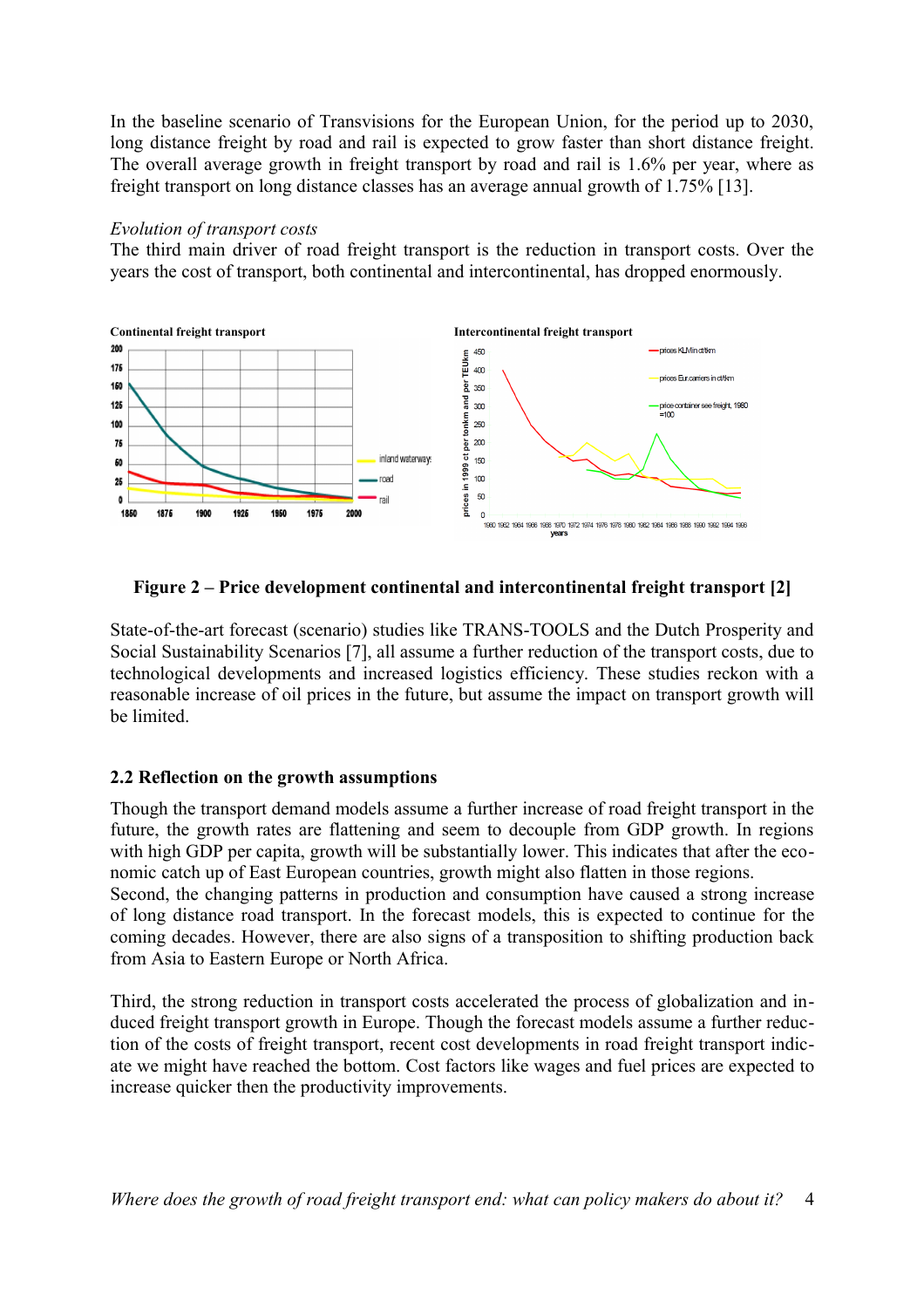Also in recent scenario analysis, mobility and freight growth is no longer taken for granted in all scenarios. Some of the four scenarios for the 2050 horizon of future transport in Europe also take into account supply side elements like government interference and infrastructure investment bottlenecks. These scenarios are [13]:

- Induced mobility (Moving alone): this scenario is characterized by strong economic growth in a further liberated market and a small increase of population. High GDP growth allows high investments in technology and infrastructure to reduce CO2. There are risks for social sustainability.
- Decoupled mobility (Moving together): this scenario combines moderate economic growth with strong social sustainability. Public institutions and civilians work together in a new social contract. Cost-effective policies are applied to reduce negative effects of transport.
- Reduced mobility (Moving less): this scenario combines weak economic growth with strong social and environmental sustainability. Government interferes strongly into market processes with public approval, not in a cost-effective way, by reducing demand for transport, reduce long distance transport and force modal shift.
- − Constrained mobility (Stop moving): in this scenario an initial strong economic growth comes to an end around 2030, due to structural failures like a lack of investment in infrastructure and the failure of implementation of new technologies. Regulations and bans are necessary to reduce emissions. A weak economic growth leads to weak social sustainability.

The ambition of Europe's transport policy has always been free mobility of goods and people within a framework of harmonized regulations. Road freight transport is a vital link in the economy, but it has another side. To minimize undesirable effects of road freight transport, and pushed by increased environmental awareness, increased transport efficiency seems to contribute to all of these policy objectives. From this perspective transport efficiency simply means we have fewer trucks on the road to move the same amount of goods. If there are fewer trucks, the accessibility of economic centers can still be guaranteed; there will be fewer fatalities by traffic accidents with the involvement of trucks; the maintenance of the road infrastructure will cost less money; and there will be a reduction of emissions. Transport efficiency seems to be in everyone's interest and it often is. However, in the next section it is showed that in some cases there are different perspectives on the concept of transport efficiency.

## **3. Transport efficiency perspectives**

The concept of transport efficiency is not unambiguous. There is no common understanding of what is meant by transport efficiency. Transport efficiency is quite generically (e.g. by Wikipedia) a measure of how much it costs (in dollars, time, energy or other kinds of overhead) to move a certain amount of something (goods, people, other types of load). There are many variations on the interpretation of this generic definition.

Transport efficiency is often not a goal in itself, but part of logistics efficiency, which in turn is a result of the business strategy of companies. The business strategy determines the logistic objectives (e.g. cost driven, service driven or a combination of both). The purpose of logistics efficiency is to realize the logistic requirements against the lowest total logistic costs. Total logistic costs are the sum of costs for transport, warehousing and inventory. So transport efficiency alone not necessarily contributes to logistics efficiency.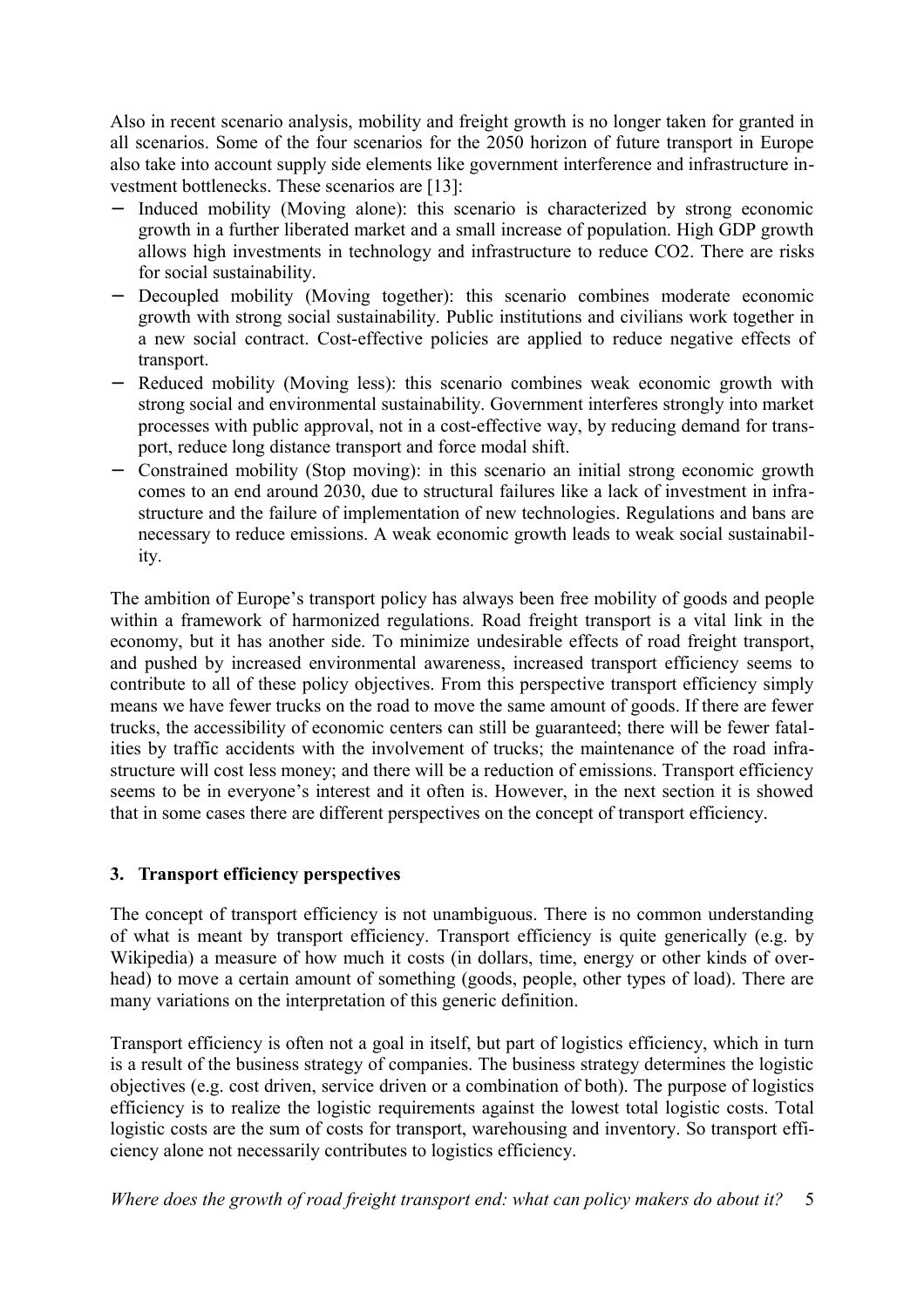The road transport operator is interested in the cost of offering a transport service, executing the road freight transport efficiently and aiming to improve its productivity. The end user, often a shipper or importer, is interested in improving logistics efficiency. Though this is often in line with improving the efficiency of the transport leg, it is not always the case. The societal interest is to reduce and mitigate the negative impacts of road freight transport. These potential conflicting views will be discussed later on in this paper.

# **3.1 Logistics efficiency**

Logistics efficiency and transport efficiency often go hand in hand. Basically, many instruments aiming to increase transport efficiency, result in lower transport costs per unit and contribute to logistics efficiency also. However, logistics efficiency does not consider the efficient execution of the road transport leg as such, but follow an overall logistics cost approach.

This leads to decisions on the chosen supply chain structure, which includes number, size and location of production, assembly and warehouse facilities. Given this structure, transport between different locations and final customers should be organized in an efficient way, either by the shipper himself or by a Logistic Service Provider. Main elements in transport logistics efficiency are service level requirements and logistics structures:

- The service level requirements contains the demands and wishes of the customer in terms of the requested delivery lead time (e.g. within 24 hours, next day delivery or innight delivery) and the percentage of transport orders meeting these requirements. The service level requirements determines for the design of the logistics structure;
- The logistics structure (e.g. number and location of production and warehouse facilities) determines the handling factor. McKinnon defines the handling factor as the quotient of the weight of goods lifted and the weight of goods consumed and exported. A handling factor of 5 suggests that there are 5 links in the supply chain [9].

In some cases, logistics efficiency does not go hand in hand with transport efficiency:

• Choices for a logistic structure might result in a higher handling factor. This is often driven by logistics efficiency or specific service level requirements. A two tier model with first transport to a European Distribution Centre (EDC) and secondly replenishment from this EDC to national or regional distribution centers are in many cases contributing to logistics efficiency but often cause considerably more transport kilometers, although this transport can be operated in a relatively efficient way using full truck loads;

• A second possible conflicting situation is related to the order frequency and the trade-off between delivery costs and inventory costs. Increasing the order frequency and reducing the order quantity can result in a drop of transport efficiency and increased transport costs. However, the reduction of inventory costs might be higher, thus improving the logistics efficiency. Also the fulfillment of rush orders might be inefficient from the perspective of transport efficiency, but can be desirable economically.

In many logistics concepts, customer requirements lead to less efficient transport in smaller quantities using smaller vehicles. The enormous growth in vehicle kilometers driven by small vans confirms this development. Given the enormous growth figures in distant selling and home delivery, this trend will continue in the coming years.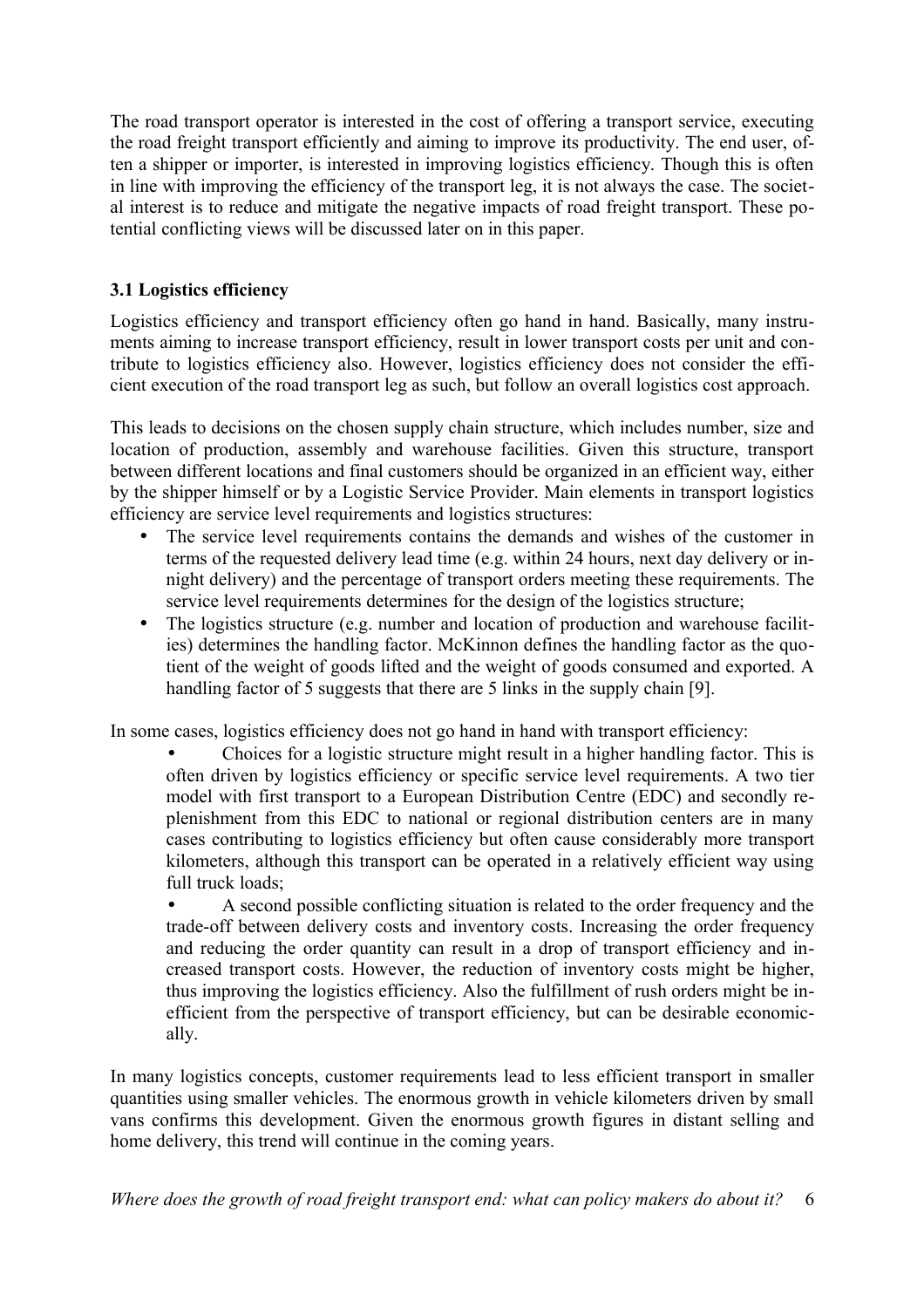### **3.2 Transport efficiency from the perspective of transport operation**

In the transport operator's perspective, it is important to understand how efficient transport is being executed. It measures the productivity of road freight transport against the costs to provide the transport service. This is generally expressed in costs per ton km, which in turn depends on the costs per vehicle kilometer (production costs) and the payload per vehicle (productivity).

As can be seen in the figures below, in the past decades the average payload has increased and empty runnings declined. Moreover the substantially improved fleet utilization has led to a lower share of fixed costs in the transport unit costs per ton km. Since 1980 the yearly performance of a truck has been doubled.



**Figure 3 – Average loading of all laden heavy vehicles [10]**



Source: Department for Transport, 2004

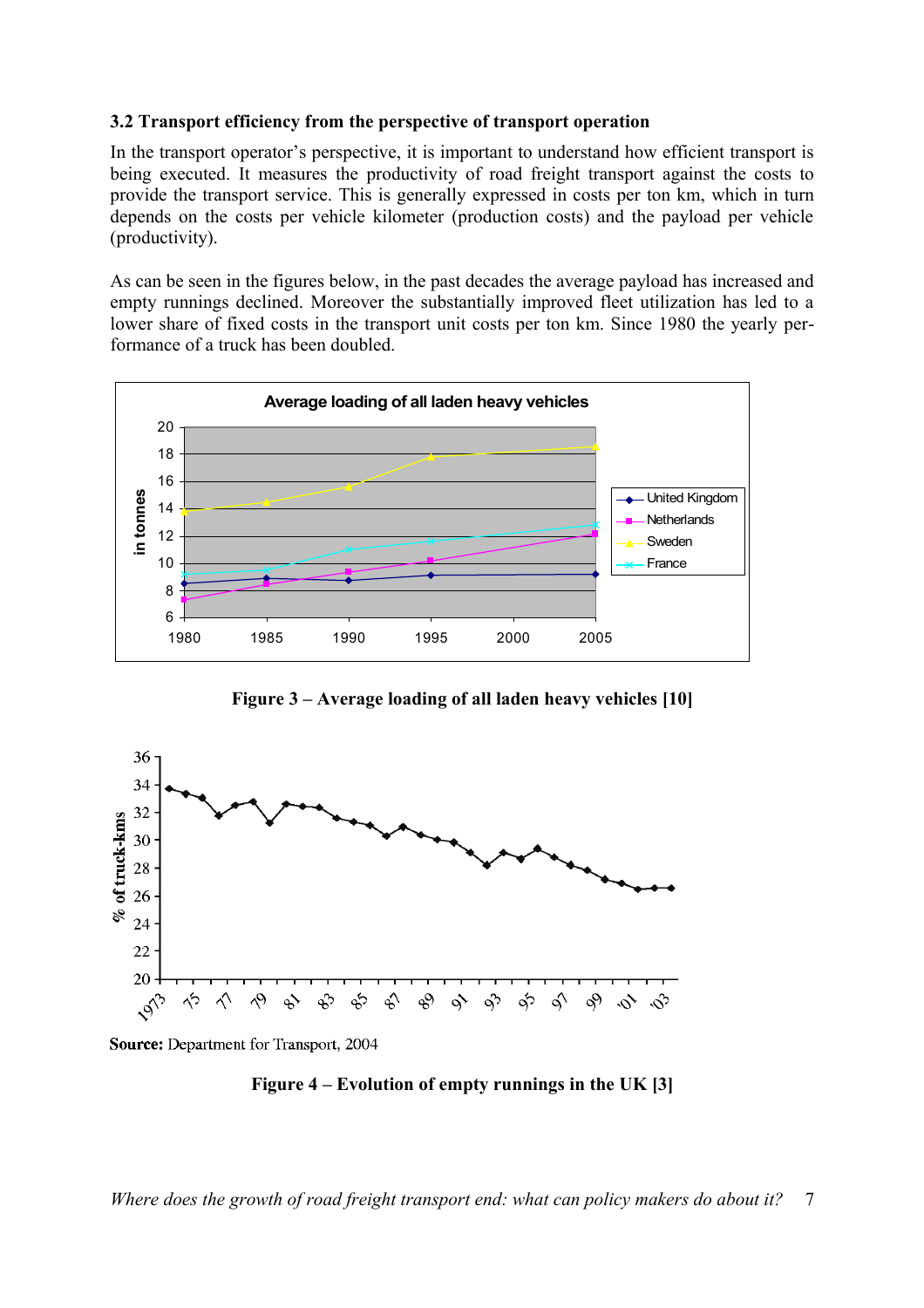Also empty runnings cannot be avoided always. It is often a result of structural imbalances between demand and supply on a macro level. Triangle backhaul operations can overcome these structural imbalances only to a certain extend.

The main cost element of the overall costs for providing road transport services include[11]:

- Fixed costs (e.g. depreciation, taxes, interest and insurances);
- Variable costs (e.g. repair, maintenance and fuel)  $\rightarrow$  number of vehicle km per year
- Labour costs (e.g. wages and social premiums)  $\rightarrow$  number of operating hours per year
- Specific transport costs (e.g. materials, quality controls and permits)
- General administrative costs (e.g. housing, other personnel and ICT)

All individual transport cost elements have increased substantially in the past 10-15 years, especially in the last 5 years. This is mainly caused by the steady increases in fuel prices and labour costs. The main drivers for the evolution in variable costs are the number of vehicle km driven per year and the number of operating hours for the truck driver. Though, as long as the productivity gains outweigh the increase in cost elements, freight rates can still decline. After a long period in which freight rates declined, due to strong increase of productivity, we experience an upwards trend as from the 1990s. Apparently, the productivity gains have flattened, whereas certain cost components like fuel and labour costs tend to rise.

# **3.3 Transport efficiency from the perspective of society**

The challenge for society is to reduce the negative external impact of road freight transport, and at the same time to facilitate road freight transport demand in order to maintain economic growth.

Generally, society benefits from increased road transport efficiency. A better productivity in road freight transport results in less vehicle movements, thus contributing to more sustainable transport. Therefore, policy makers have to develop measures for further improvement of road transport efficiency. To be sure taken measures are effective, it is necessary to be aware of the different perspectives on efficiency. Taking into account these different perspectives, can lead to approach different stakeholders that are able to realize effiency gains, or can prevent overlooking essential keys for succes or negative side-effects for other goals in public interest. Some examples of conflicting societal needs in relation to transport efficiency are:

- The quality of life versus transport efficiency: measures like time windows or acces restrictions to keep up the quality of life in city centers can cause inefficiencies in urban distribution. More small vans are necessary to deliver the same amount of goods.
- Travel speed and traffic safety: The optimum speed for heavy vehicles from the perspective of emissions and traffic circulation is 90 km/h. Because of traffic safety the speed for heavy vehicles in Europe is limited to 80 km/h.

Furthermore, policy makers have to understand that the market is in some cases willing to accept and pay for the less efficient execution of these kinds of transports.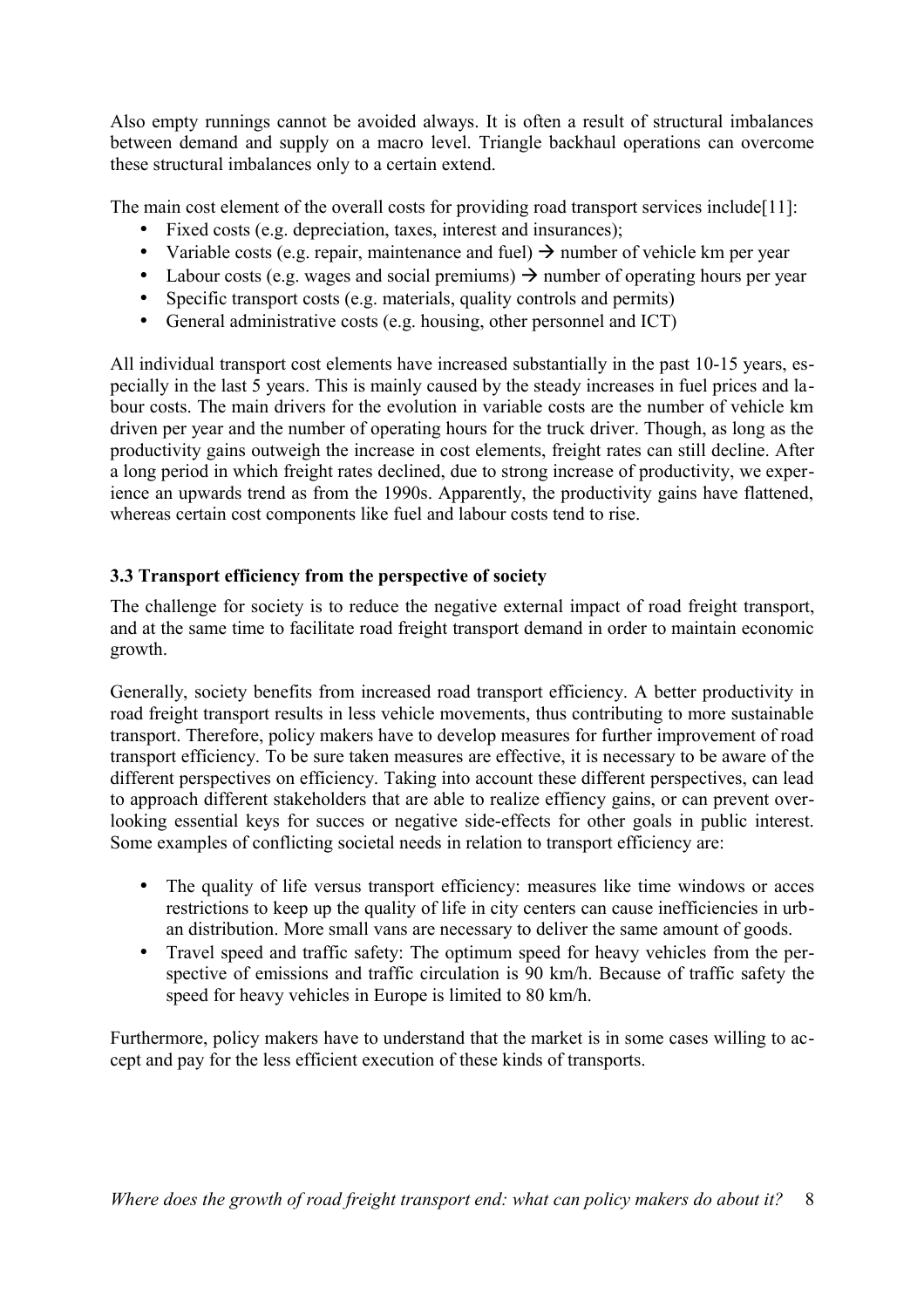## **4. Some examples from the OECD-report Moving Freight in Better Trucks, of shared and competing needs in transport efficiency**

In 2007 the OECD working group on Heavy Vehicles started her work on looking for measures for balancing the competing needs of society regarding long distance road freight transport. The purpose was to identify potential improvements in terms of more effective safety and environmental regulation for trucks, backed by better systems of enforcement, and to identify opportunities for greater efficiency and higher productivity. The results of the study of the working group can be found in the report Moving Freight with Better Trucks.

In the above section the concept of efficiency related to transport has been analyzed. In this paper this analysis is applied to a selected number of potential measures, mentioned in the OECD-report, to realize transport efficiency. These selected potential measures are taken as an example to illustrate the different perspectives on transport efficiency. The basic assumption is freedom of freight mobility with no interference in the demand of transport.

# **4.1 Transport efficiency measures in OECD-report**

The potential measures of the OECD-report aiming transport efficiency can be divided into four groups, that means measures aiming:

- 1. to reduce fuel consumption;
- 2. to improve productivity;
- 3. to enlarge the capacity;
- 4. to improve the use of infrastructure.

## *Reduction of fuel consumption*

A reduction of fuel consumption can be realized by improving the engines; optimize the aerodynamics of a truck; reduce the rolling resistance of tyres; optimise the driveline; reduce the energy that is needed for auxiliaries; and learn the driver to drive economically (eco-driving). None of these measures alone will lead to a substantial reduction, but all measures together can be of decisive importance.

A reduction of fuel consumption is of public interest because it leads to a reduction of CO2 emissions. A reduction of fuel consumption is also in the interest of the transport sector, because it leads to a reduction in costs. In this case the measure is in everyone's interest, and there are no competing needs.

## *Improve productivity*

The productivity of transport can be increased by improving the cooperation within the supply chain and vertical collaboration between companies with a similar profile. Such forms of collaboration can be facilitated by so called E-marketplaces. Regulations making legal constructions for a clear and fair allocation of profits possible, can encourage collaboration. Furthermore productivity can be improved by implementing Tracking & Tracing Systems, making moving freight a visible process. A more delicate potential measure is to encourage reconsidering of the urgency of Just-In-Time deliveries. In some cases a reconsideration of planning and engagements within the supply chain can lead to freight collection or transport outside rush hours.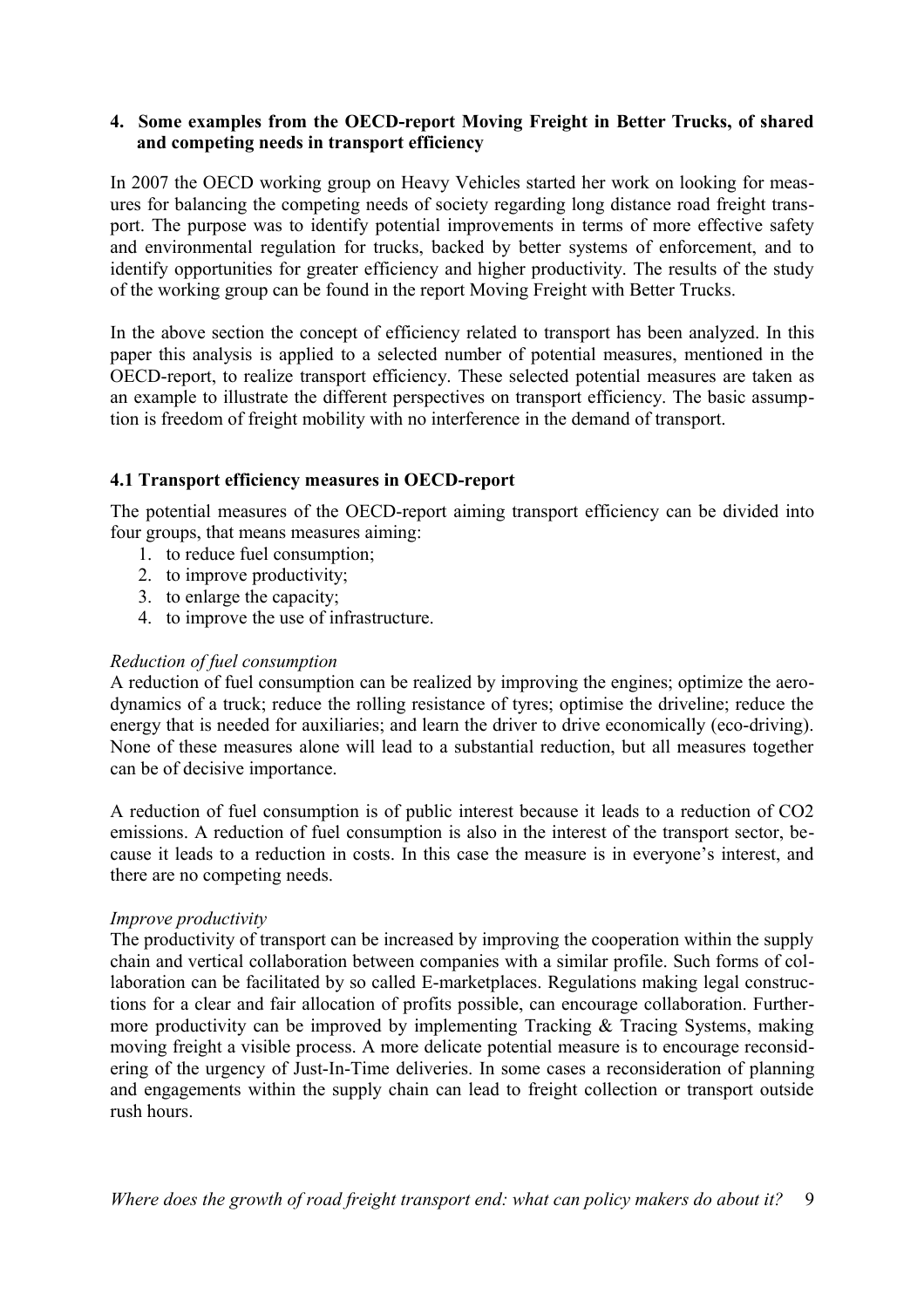The public interest of improving the productivity of freight transport is to reduce the volume of truck traffic to prevent congestion. Less freight vehicle kilometres means furthermore less fuel consumption and therefore a reduction of CO2 emissions. These measures are in most cases in the interest of shippers, as long as their customer relationships are not harmed. The measures could be in the interest of transport companies as long as they will not loose income. So, measures to improve transport productivity are under certain conditions in everyone's interest.

### *Enlarge capacity*

The weight and dimensions of trucks are regulated in consideration of traffic safety and the carrying capacity of the infrastructure. Enlargement of the capacity of freight vehicles can be realized by increasing the load capacity or increasing the maximum weights and lengths of heavy vehicles. Another possibility is to require a minimum of payload mass efficiency for freight vehicles.

It is obvious that in the first two examples such like measures are both in public interest as well as in the interest of companies. Fewer trucks are necessary to carry the same amount of goods: for society it means less freight vehicle kilometres and for shippers it means a reduction of transport costs. Transport companies can distinguish themselves from their competitors by offering innovative high capacity vehicle concepts. Requiring a minimum of payload mass could be against the interest of shippers and transport companies, if the required service level cannot be met.

### *Measures to improve the use of infrastructure*

The quality of the infrastructure, good transhipment facilities between transport modes, and a minimum of time losses due to disturbances in the traffic flow, are essential for an efficient transport system. Several measures can be taken to improve the use of infrastructure: inventory and the tackling of bottlenecks in infrastructure and in transhipment of freight between transport modes; remove impeding rules between countries or within proceedings between transport modes; introduce smart (dynamic) traffic management systems to improve traffic circulation; introduce truck specific navigation for efficient route choices; construct dedicated lanes for truck traffic or upgrade routes with heavy truck traffic by for example good truck stop facilities; link the access to certain types of roads to the performance of heavy vehicles (Performance Based Standards); or create logistics parks near cities for efficient urban distribution.

All types of measures that reduce time losses are in everyone's interest. Society benefits from the influence of an efficient transport system on economics; companies benefit from a reduction in transport costs and the chance to meet required service levels. Measures that hamper the access to the infrastructure or economic centres are mostly not in the interest of companies and sometimes can conflict with the interests of society as could be red in 3.3. In those cases cost-benefit analysis can provide a way out.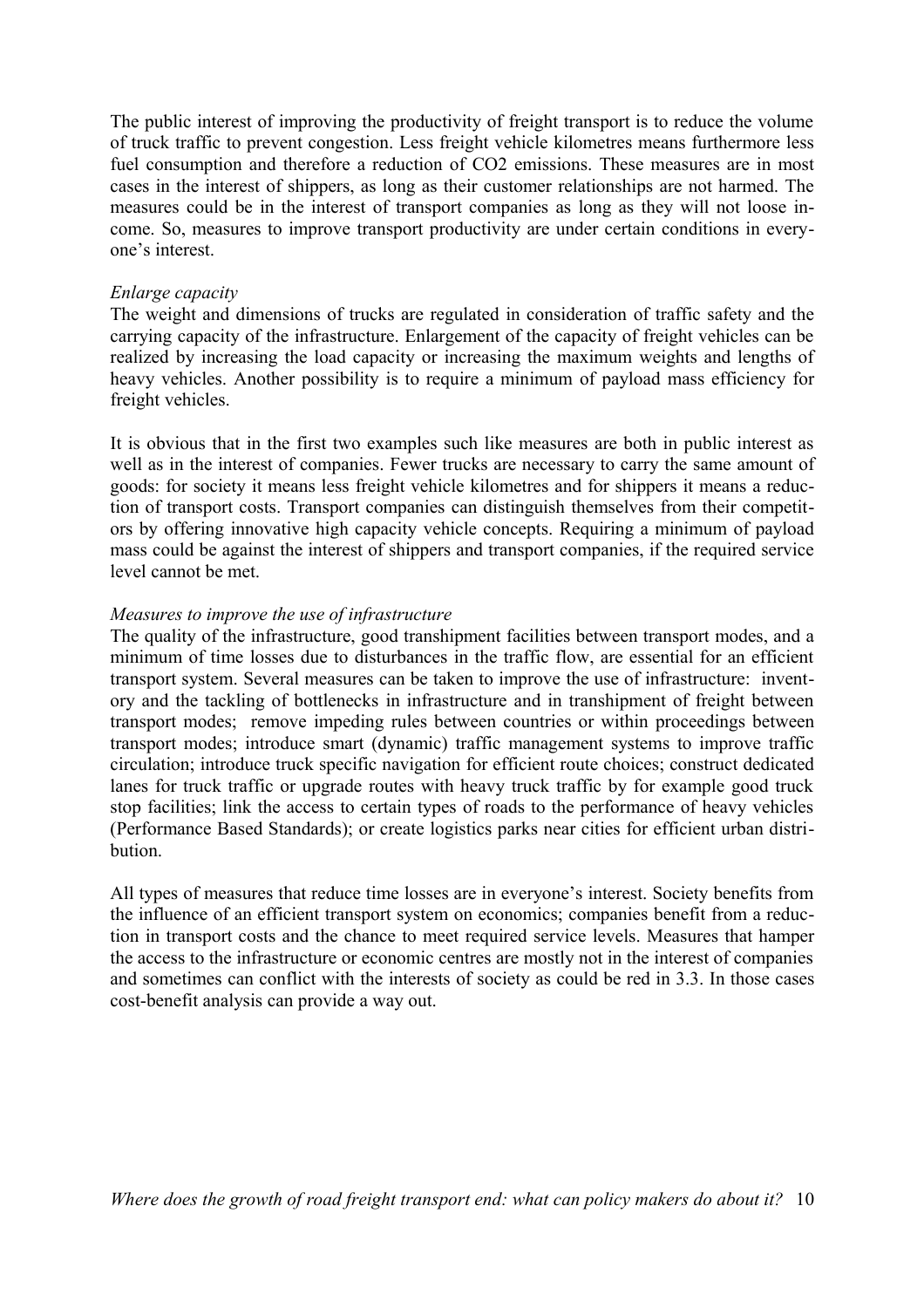### **5. Conclusions**

European road freight transport has shown a strong growth over the years, but growth is flattening the last decade. Transport policy no longer undisputedly aims to facilitate this growth. Pushed by increased environmental awareness and other policy objectives, recent transport forecast models also include scenarios with restrictive supply side elements, like government interference and infrastructure investment bottlenecks. Increasing transport efficiency seems to be the answer to cope with potentially conflicting policy needs.

Transport is a derived demand. Logistic requirements determine the transport requirements. Logistic requirements vary between different market segments and sectors. From the perspective of logistics increasing transport efficiency never is a goal in itself. Though transport efficiency often goes hand in hand with logistics efficiency, increased logistics efficiency can also cause transport inefficiencies. This reality has its consequences for the effectiveness of transport policy.

Transport efficiency has improved considerably in the past decades. Increase in average payload per truck and reduction of empty runnings, combined with a higher utilization of the fleet and corresponding truck performance have contributed to productivity gains. However, increase in cost factors like wages and fuel puts transport efficiency under pressure. Freight rates tend to rise again and possibilities for increasing transport efficiency have become more limited.

The good news is there is still room for improvement. With the right framework conditions and public interventions, policy makers can contribute to increased transport efficiency. The challenge is to improve transport efficiency by improving access, encouraging innovations, encouraging collaboration and supporting new technologies in information and communication systems. Understanding the potential conflicting policy needs and the role of transport in logistics efficiency is a necessity to develop a well balanced and targeted approach for different market segments; no one shoe fits all approach.